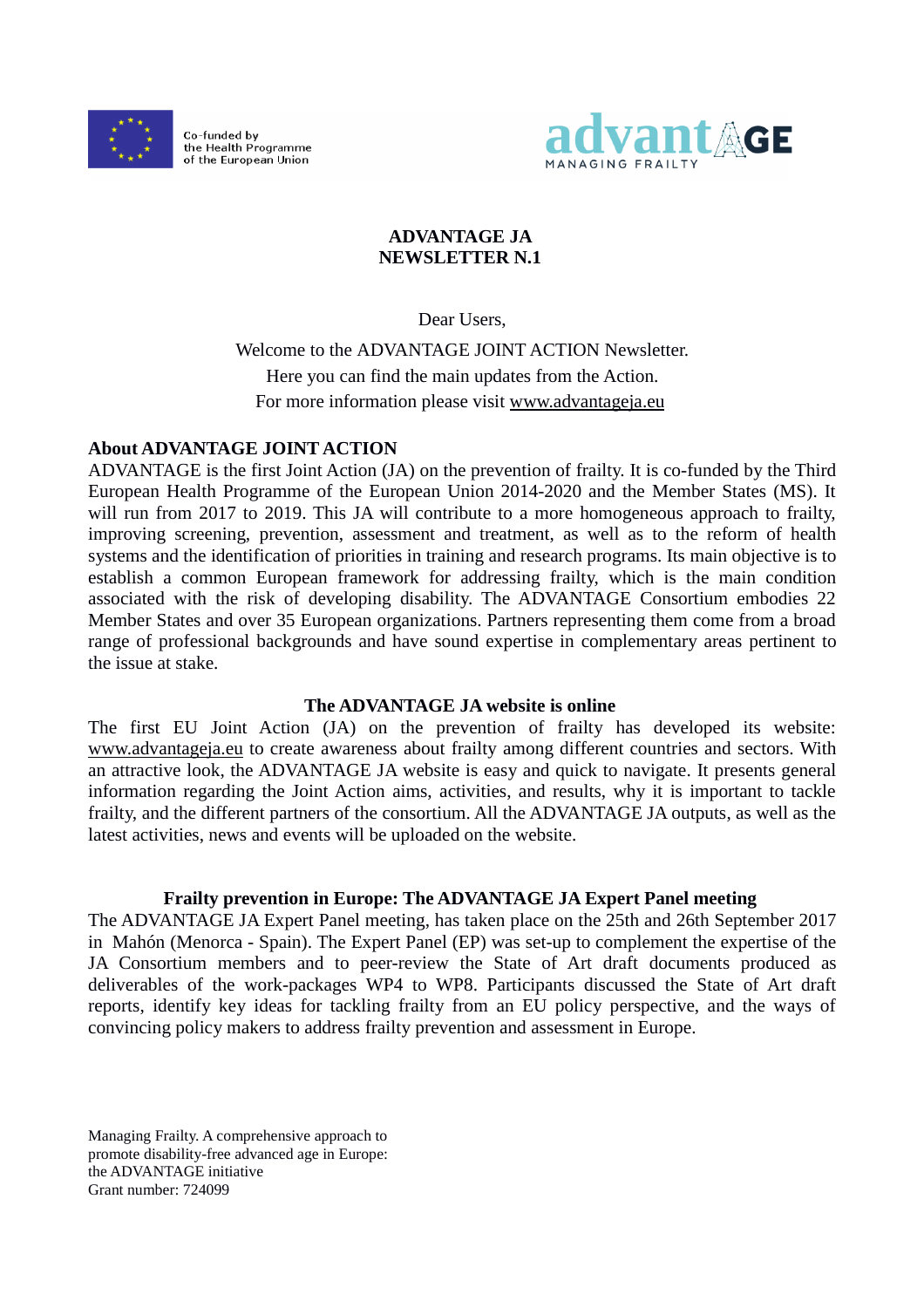





## Webinar Integrated Care Matters Series 2 - Preventing and Managing Frailty

The Coordinator of ADVANTAGE JA was one of the keynote speakers for the webinar organized by the International Foundation for Integrated Care on Wednesday, 18th October at 12 noon.

This was the launch of the second series of webinars on people-centred integrated care in practice. This series will have a particular focus on active and healthy ageing and preventing and managing frailty. The webinars will be hosted by IFIC Scotland in partnership with the University of the West of Scotland, the Institute of Research and Innovation in Social Services, the Health and Social Care Alliance, and with ADVANTAGE Joint Action on the prevention and management of Frailty, co-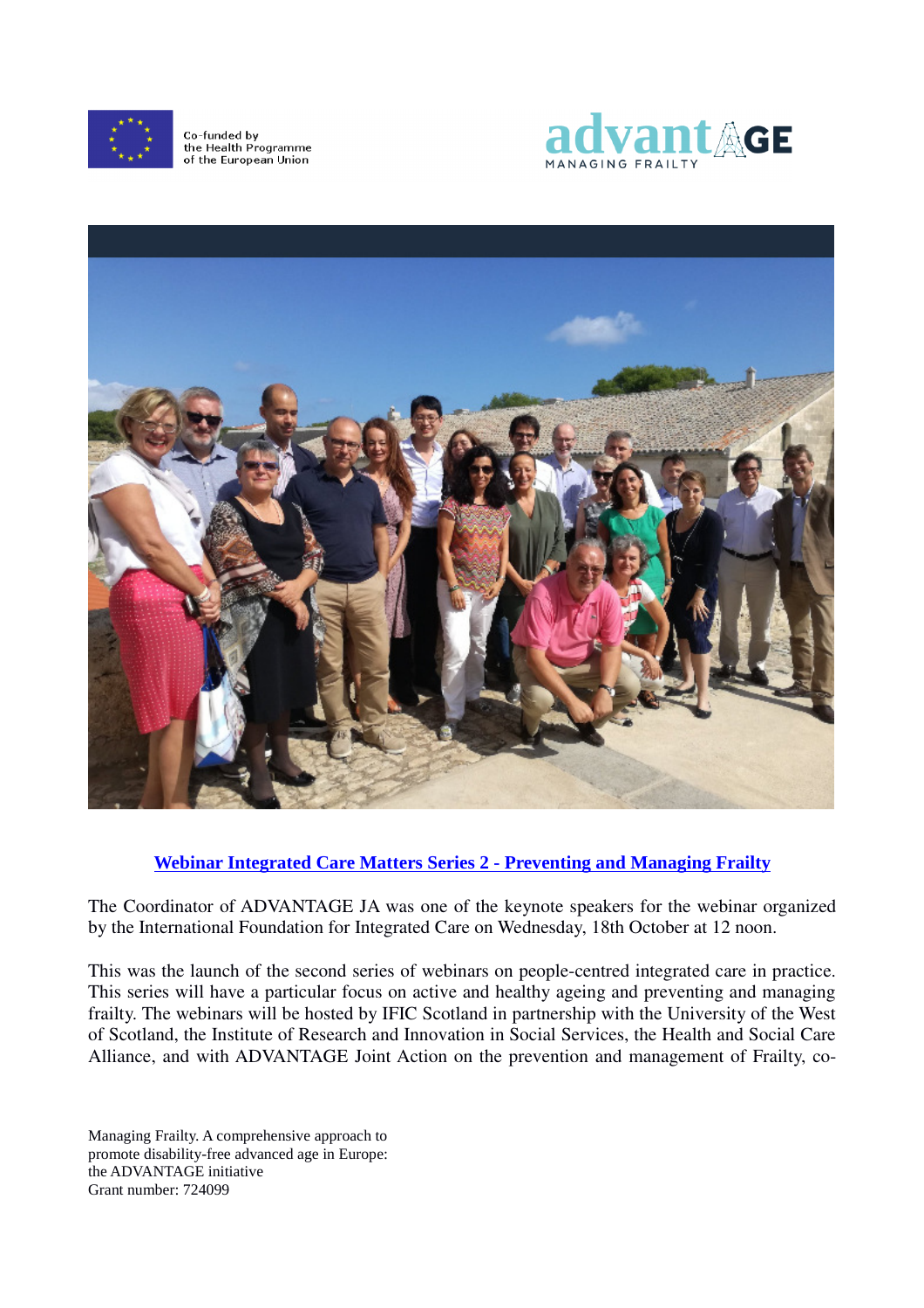



funded by the European Union's Health Programme. The next 2 Webinars in the series will run in November and December.

#### 3rd Steering Committee meeting in Mahón

On the 26<sup>th</sup> of September 2017, the third Steering Committee (SC) meeting of the Joint Action ADVANTAGE took place in Mahón (Menorca - Spain) following the Expert Panel meeeting. The SC supports the Coordinator and it is composed by a representative for each responsible of the actions. A total of 16 participants (representing the work packages (WP) leaders and co-leaders) and 2 secretaries attended. Participants were actively involved in reporting progress on the JA activities.

#### 2nd Steering Committee meeting in Edinburgh

On the 8th of June 2017, the second Steering Committee (SC) meeting of the Joint Action ADVANTAGE was hosted in Edinburgh by NHS Lanarkshire, the third largest NHS health board in Scotland. On the 9th of June a Study visit to learn about models of care for older people in Scotland and to share lessons from the coordination of the JA on Dementia was organized.



The SC supports the Coordinator and it is composed by a representative for each responsible of the actions. A total of 12 participants (representing the work packages (WP) leaders and co-leaders) and 2 secretaries attended. Participants were actively involved in reporting progress on the JA activities. The work done towards the State of Art document was discussed. The drafts will be reviewed by the Expert Panel (EP) and discussed during the meeting in Mao on 25-26 September.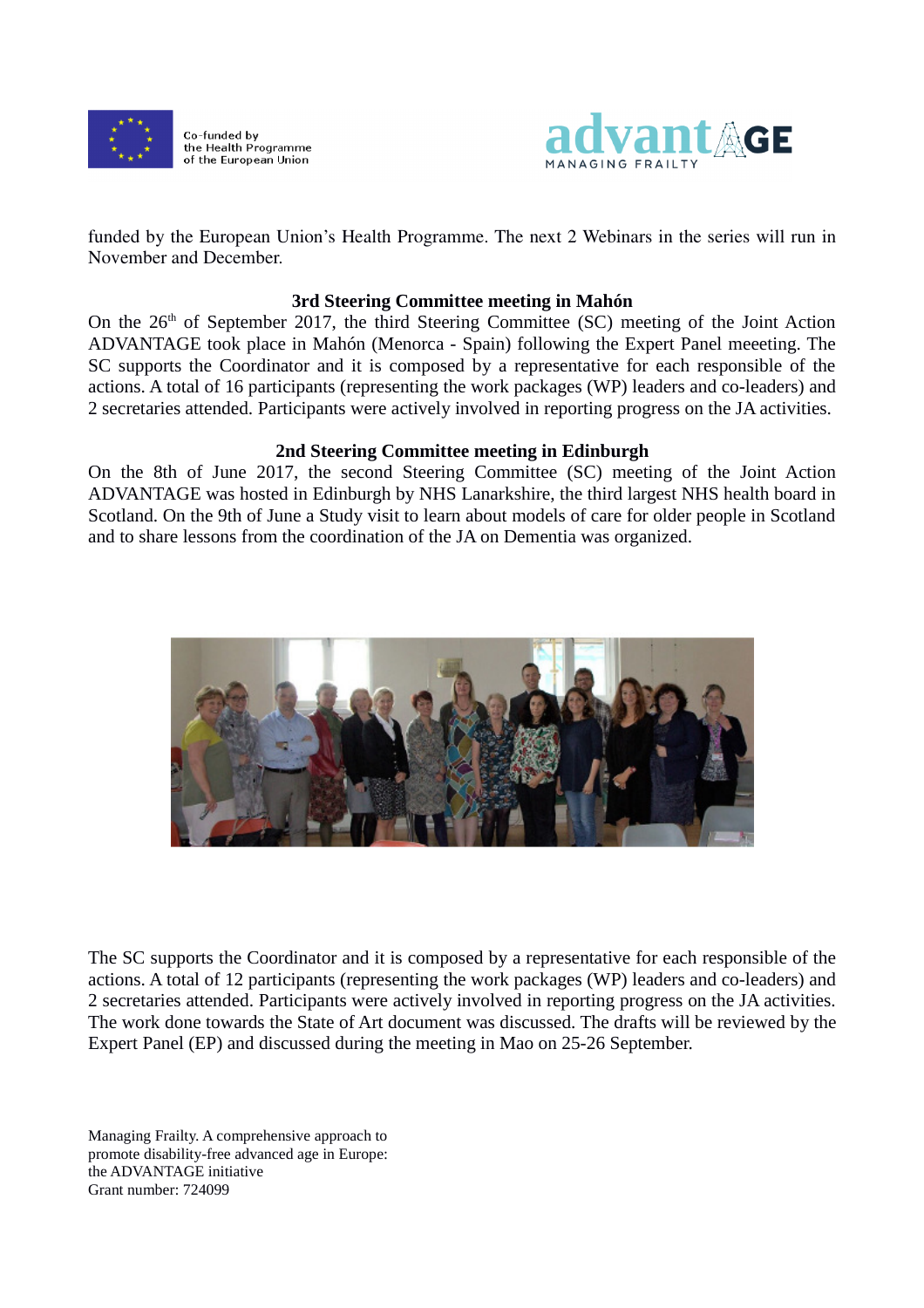



The study visit was attended by SC members as well as other health and care professionals from organizations in Scotland interested and involved in frailty prevention and management. The main themes of the event were: living well in later life (physical activity; community connections; reducing falls and loneliness); coordinated care and support at home (anticipatory care planning and management; identifying complexity / frailty in primary care; support for caregivers); managing transitions; (including polypharmacy reviews); managing frailty in hospital and care homes; and. Technology Enabled Care.

The study visit was a fruitful occasion for collecting ideas and gathering new concepts for the future deployment of the ADVANTAGE JA.

### Stakeholder meetings around Europe

A number of events, organized by participant organizations of the ADVANTAGE Joint Action (JA) took place in different MSs in June to present the JA to Stakeholder groups and establish potential ways of cooperation with them. Health and Social local, regional and national authorities, as well as NGOs and Institutions representing older citizens attended the meetings.

The main topics addressed were:

- presentation of ADVANTAGE and the potential role of stakeholders;
- frailty and its consequences at individual and population level;
- current examples of frailty related activities;

Time for debate was allocated after each section and at the end of the meetings.

Attendance and participation was high, with attendees coming from different areas of the regions and the events met the expectations of the audience. Stakeholders showed great interest in the JA activities and aims and most of the attendees are willing to collaborate by disseminating ADVANTAGE JA results, adopting future recommendations stemming from it and participating in future Stakeholder meetings. The feedback and the suggestions made will help each MS, as well as the JA as a whole to improve future work of the JA and aspects related to the stakeholders´ role in ADVANTAGE to foster closer collaboration.

#### Events were held in:

## **SPAIN**

The conference "Prevention of frailty, a challenge for the welfare system" took place in Madrid, at the headquarters of Imserso (Institute of older people and social services) on the 15th of June 2017. Health regional and national authorities opened and closed the meeting. Main topics addressed were frailty and its consequences at individual and population level; presentation of ADVANTAGE and the potential role of stakeholders and current examples of frailty related activities undertaken by NGOs. Time for debate was allocated after each section. The result was an interesting program which met the expectations of the audience. Attendance and participation was high, with attendees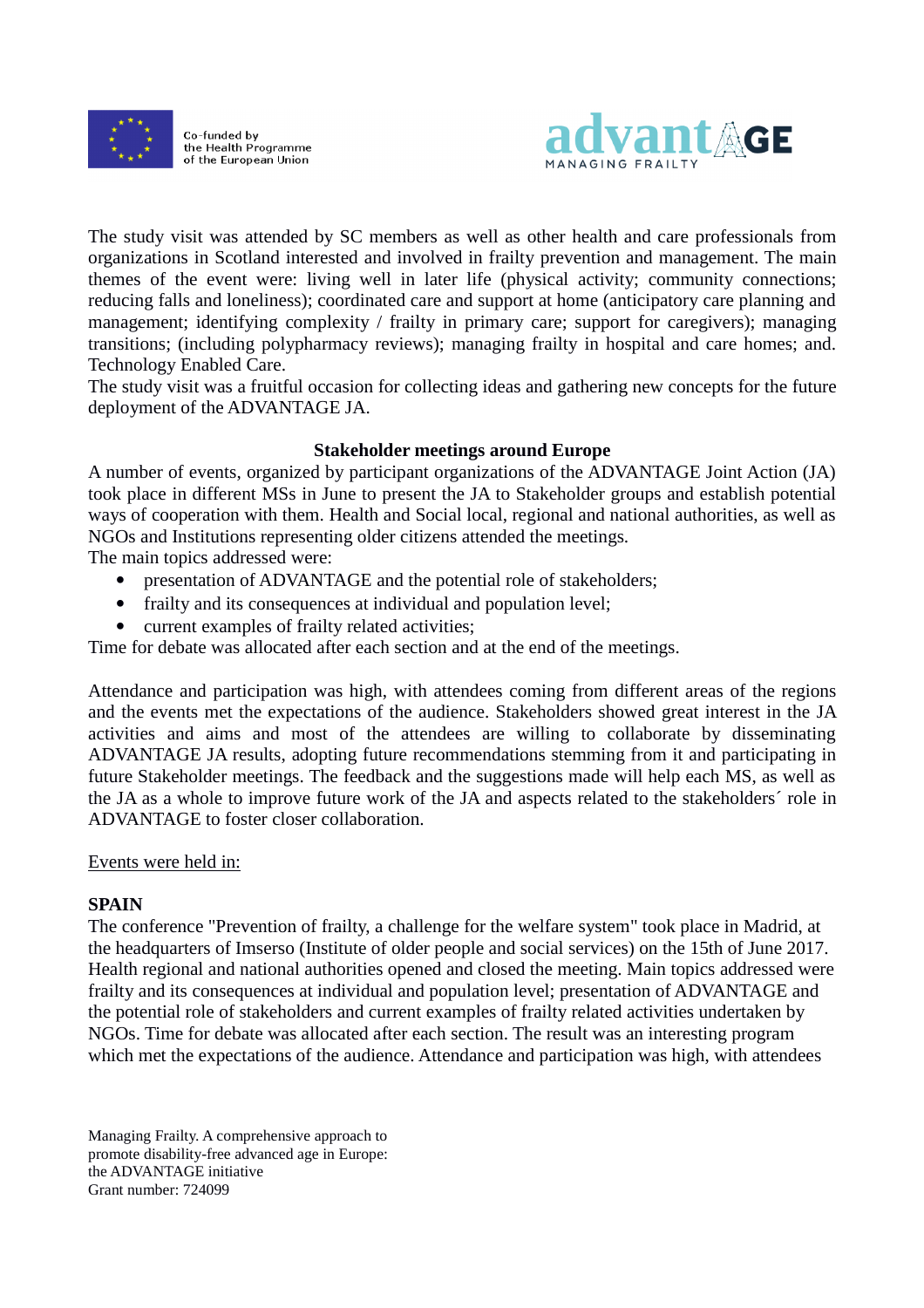



coming from different autonomous regions. The conference had a high number of presence and results as a big success.

## ROMANIA

The main purpose of the stakeholder meeting organized in Cluj-Napoca at the Public Health Authority in Cluj County, on 29 June 2017, by Babes-Bolyai University was to disseminate the ADVANTAGE Joint Action at local level. The presentation was structured in 4 main parts: 1) situation at European level regarding frailty and definition of frailty; 2) technical information about the ADVANTAGE Joint Action; 3) objectives and target groups; 4) expected results and outcomes. Participation was active and a number of suggestions have been received from the participants, during the discussion session, which will be very useful for future JA activities and to improve collaboration with stakeholders. All in all the meeting was successful and the goals of creating awareness on frailty and presenting ADVANTAGE JA were thoroughly achieved.

# **ITALY**

The Italian Minister of Health was contacted in previous occasions and a formal meeting with the Health Ministry Secretariat took place on the 15th of June 2017. The Ministry of health showed great interest about the ADVANTAGE Joint Action (JA) activities and aims. It is willing to collaborate by disseminating ADVANTAGE JA results, in particular with a dedicated section on the Ministry website. It is willing to adopt future recommendations stemming from the JA and participate in future Stakeholder meetings.

The 1st regional Stakeholder meeting organised by Regione Marche-ARS and INRCA took place in Ancona, at the headquarters of Marche Region on the 27th of June 2017. The aim of this event was to present JA to Italian local and regional stakeholders in order to establish potential ways of cooperation with them. The event was attended by Health and Social local and regional authorities, as well as NGOs and Institutions representing older citizens. Attendance and participation was high, with attendees coming from different areas of the regions and the events met the expectations of the audience. The feedback and the suggestions made will help the Marche Region, as well as the JA as a whole, to improve future work of the JA and aspects related to the stakeholders' role in ADVANTAGE to foster closer collaboration.

On the 5th of July 2017 the ADVANTAGE JA was presented and discussed at the Health Committee of the State-Regions National Commission, the body where the political negotiations in the field of health between the national government and the regional autonomy system takes place. Among its many activities, it promotes the national and regional programming coordination, including the healthcare programming, thus endorsing National Guidelines or Mandatory Documents for Regional Health Systems.

ADVANTAGE JA was also presented at local events by the Marche region Affiliated entities, for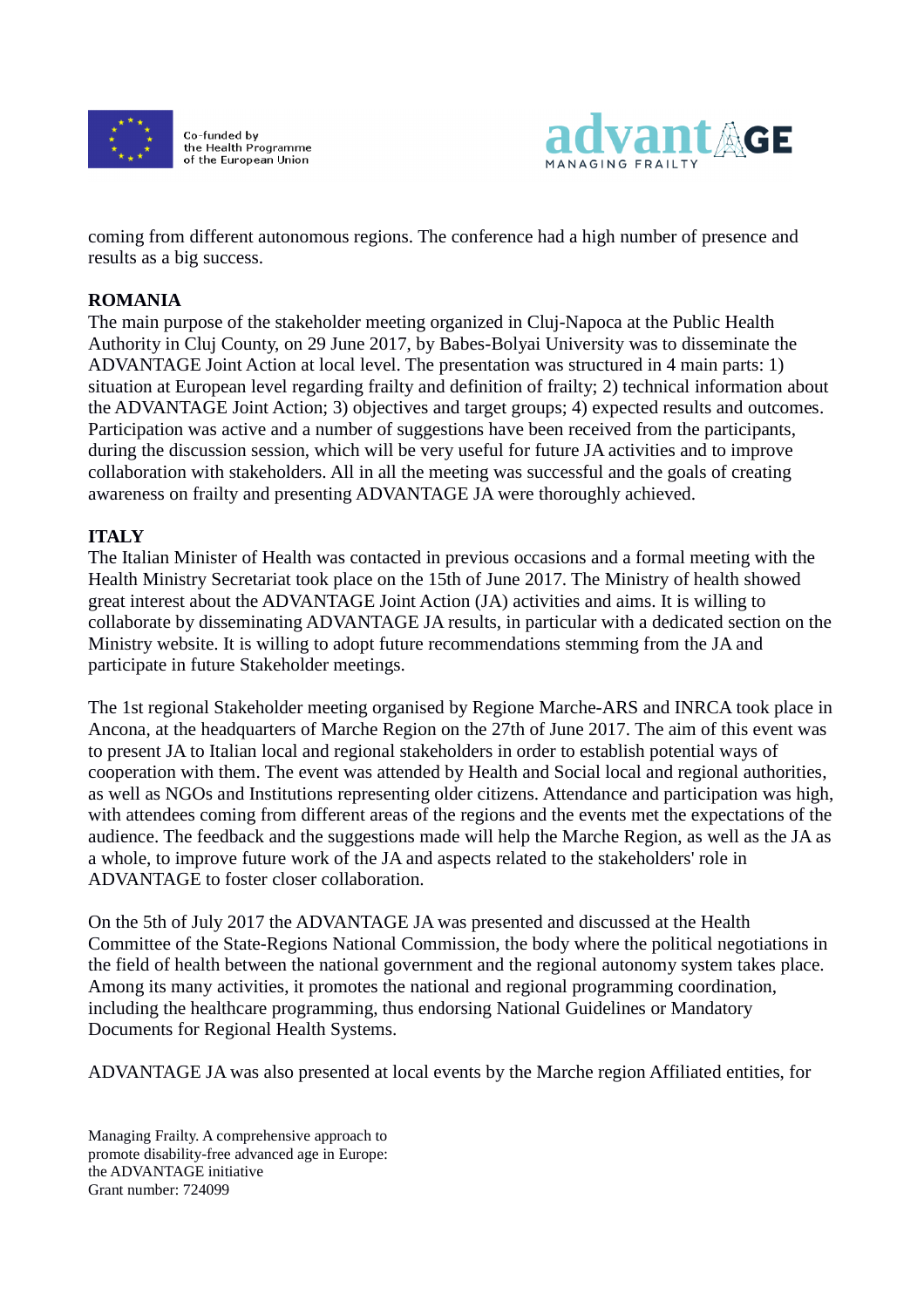



example at the continuous education course for healthcare professionals "Pro…Muoviamoci" about physical activity in the ageing population, which took place in Piemonte on the 10th of July. Advantage's main objectives and information have been illustrated.

All the meetings were successful and the goals of creating awareness on frailty and presenting ADVANTAGE JA were thoroughly achieved.

## SLOVENIA

ADVANTAGE JA was presented by NIJZ on the 30th of March 2017 to the Public Health Directorate of the Ministry of Health in Slovenia. NIJZ presented the concept of frailty and focused on the ADVANTAGE JA activities and aims. The whole application process as well as kick-off meeting and WP6 meeting (held in Athens) were presented with an emphasis of JA timeline and WP6 deliverables, in which National Institute of Public Health (NIJZ) acts like a work package leader. NIJZ's role in ADVANTAGE JA was presented as well as leadership of the WP6. Further on the discussion was focused on the potential for cooperation between NIJZ and MoH, and finally the support for implementation of JA outputs was agreed.

#### IRELAND

Ireland, led by the HSE social care division, had its first JA stakeholder meeting on the 21st of June 2017 in Dublin as a parallel session part of a wider event, the Integrated Care (Older People, ICPOP/NCPOP). Key stakeholders were in attendance and a Pioneer Sites Networking Forum took place.

#### SCOTLAND

Scotland, led by the NHS Lanarkshire, the third largest NHS health board in Scotland, has had a series of virtual meetings and exchanges of information by email and phone with JA local, regional and national stakeholders since March. Key stakeholders showed great interest in the ADVANTAGE JA activities and aims.

#### **GREECE**

Greece has concluded the first part of the virtual meeting for ADVANTAGE. More than a 100 local, Regional and national Stakeholders stakeholders have been informed via email with a letter outlining the main activities and aims of the Joint Action. It was a team effort between the two Greek partners: UPAT and EPSEP.

The 1st Scientific Meeting «Prevention and Management of Frailty: a new challenge for individuals and society» has taken place in Ioannina, Region of Epirus, in the Regional Council Room on the 28th of September 2017. The 1st Scientific Meeting, organized by the Society of Psychosocial Research and Interevention (SPRI ) involved the Regional level, Region of Epirus in Greece. On the 20th Oct 2017 within the 7th Panehellenic Congress of Health Care providers for chronic patients "Care of the elders: The necessity of promoting a healthy aging", ADVANTAGE JA partner UPAT has organized a round table titled "Frailty a new clinical reality. From theory to practice"